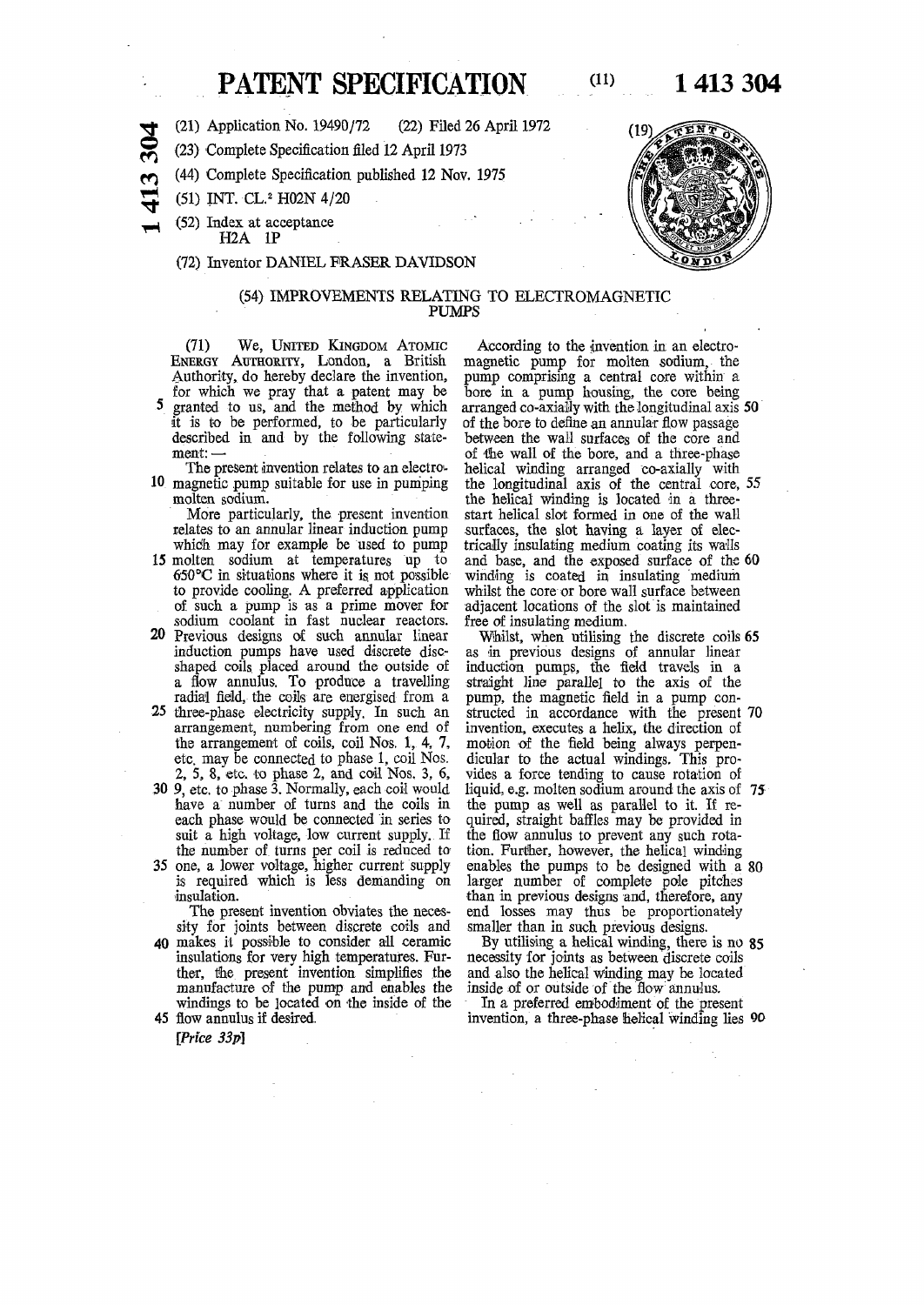**in grooves in the central iron core, the winding forming a star point towards one end of the pump and the free ends of the winding towards the other end of the pump** 

**5 being connectible to a three-phase electricity supply.** 

**Although in this preferred embodiment the winding lies in helical grooves in the**  central iron core, thus simplifying manufac-

- **10 ture, the helical windings may alternatively be located coaxially of the bore outside the bore or arranged on the inside wall of the bore.**
- **In a known annular linear induction 15 pump, the central iron core is composed of radial laminations, the plane of the laminations lying parallel to the axis of the core. Ideally, the laminations of a helically wound pump would need to follow a helix**
- **20. which is everywhere at right angles to the windings. This would appear to be impossible to make, so preferably a few helical slits are cut into the surface of the core to interrupt the major eddy current**
- **25 paths, and the additional losses must be accepted. One compensating factor is the fact that the pump is to operate at very high temperatures and the resistivity of iron is about seven times that at ambient tem-**
- **30 peratures, reducing any losses considerably. Hysteresis losses are also lower at the: high temperature provided the reduced saturation flux density is not exceeded.**
- **The central iron core of the preferred 35 embodiment is machined with a three start helical slot or groove. The slot width is approximately twice the pole width and about equal to the slot depth, the pitdh of the slot being approximately equivalent to**
- **40 the diameter of the core, though it may be less for large pumps. Although the pump may 'be quite long in some cases e.g. two or more metres, the central core may be machined in convenient lengths and joined.**
- **45 In manufacture, the slots are insulated and the pole faces are either masked during this operation or the insulation ground from the pole faces afterwards. The winding is in the form of flat copper strips,**
- **50 several strips being located in each slot, this "laminating" of a winding makes it easier to wind and also reducing eddy current losses. The total thickness of copper is chosen to be less than the slot depth and**
- **55 at one end of the iron core, the three windings are terminated and joined together, to form a "start point". At the other end, suitable lengths of tails are left for connection to a three-phase electricity supply. The**
- **60 exposed surface of the copper winding is •then coated with insulation.**

**Dependent upon whether the central iron core is to be used in a "wet replacement" or "dry replacement" arrangement, it will 65 be respectively arranged either in a thin** 

**walled, close fitting sheath, e.g. a stainless steel tube, or a strong thimble with clearance. "Wet replacement" means that the sheath is removed with the winding and core, whilst "dry replacement" means that 70 the winding and core are removed without breaking the sodium containment. Better performance will however always be obtained from a "wet replacement" arrangement, because the magnetic gap between 75 the core and fluid being pumped is. smaller and the losses are less than in a "dry replacement" arrangement.** 

**The present invention will now be further described, by way of example, with 80 reference to the accompanying drawings in which:—** 

**Fig. 1 is a cross sectional view of one embodiment of an electromagnetic pump constructed in accordance with the present 85 invention,** 

**Fig. 2 is a longitudinal cross section of part of a second embodiment of an electromagnetic pump constructed in accordance**  with the present invention, 90

**Fig. 3 is a sectional view taken along line II-H in Fig. 1; and** 

**Fig. 4 is a longitudinal cross section of part of a third embodiment of an electromagnetic pump constructed in accordance 95 with the present invention.** 

**The embodiment of the annular linear induction pump illustrated in Figs. 1 and 3. comprises an outer casing 1 having an inlet 2 and an outlet 3. Arranged in the 100 outer casing is a thimble 4 i.e. a tube closed at its lower end and open to the outside of casing 1 at the upper end, the gap between the thimble and the outer casing providing an annular flow passage 5 through which 105 the liquid e!g. molten sodium, can flow from inlet 2 to outlet 3. Within the thimble 4 is arranged a three-phase helical winding 6 which is wound around a central iron core 7 within a three-start helical slot. The 110 slot has a layer of electrically insulating medium (for example, flame sprayed aluminia) coating its walls and base but the core surfaces between the slot are left clear of insulating medium. The exposed surfaces 115 of the winding is also coated with insulating medium. At the bottom end i.e. as viewed in Fig. 3, of the central iron core 7, the windings terminate and are joined together in a "star point" 6a. The free ends 8 of 120 the winding at the upper end of the core, are however, left free for connection to a three-phase electricity supply. An outer iron core 9 around the casing 1 is also evident.** 

**The thimble 4 and outer casing 1 have 125 at their upper ends as viewed in Fig. 1, rims 10 and 10a respectively. These rims 10 and 10a sealingly engage against each other closing the outer casing 1 to the outside. Should the central core or winding require 130**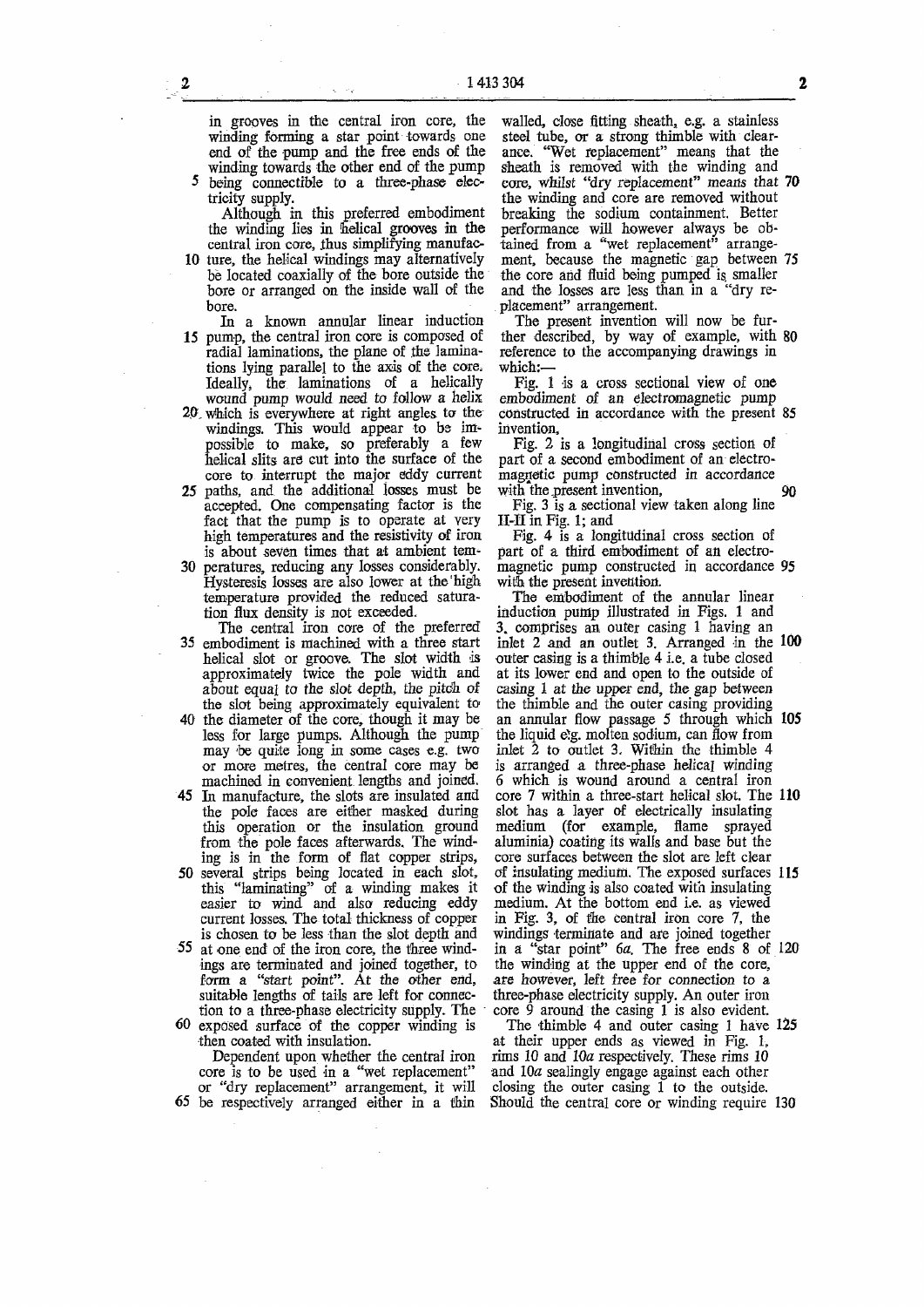to be replaced, then this can be effected by such that a small annular flow passage 20 removing the thimble and core and replac-exists between the tube and the sheath (23, ing with a new component. This is therefore a "wet replacement" arrangement.

produced in the surface of the core 7, helical supply, the magnetic field produced causes slits 11 are formed in the core surface, the the liquid e.g. molten sodium, to move slits 11 are formed in the core surface, the the liquid e.g. molten sodium, to move path of the slits being in the opposite rota-<br>through the flow annulus 20 in the direction path of the slits being in the opposite rota- through the flow annulus 20 in the direction tional direction to the winding  $6<sub>x</sub>$  Ideally indicated by the arrows, thus acting as a

- helical path causing the liquid e.g. molten **15** sodium, to move from the inlet 2 to the **15 sodium, to move from the inlet 2 to the insert a core as per the embodiment illus- go outlet 3 via the flow annulus 5. Baffles** *la* **trated in Fig. 2 in a control rod hole in a (Fig. 3) are provided in the flow annulus 5 fast reactor, the helical winding, when ener**and take the form of elongate ribs which gised serving to pump the liquid along the are fixed on the inner surface of casing 1 hole through the annular gap between the
- 20 and extend parallel to the longitudinal axis **of the pump, these baffles suppressing the the core. rotational component given to the liquid.** Part of a third embodiment of electro-<br>The baffles can alternatively be provided on magnetic pump, is illustrated in longitudinal the thimble 4 or be omitted from the con-<br>**25** struction so allowing helical flow.

**of electromagnetic pump is illustrated in been used for equivalent components. The**  longitudinal section. This embodiment has a central core 12 which has a central bore

- **30 13. The central core 12 has a three start helical slot 14 cut into its outer surface** leaving poles 15 therebetween. The slot width is about twice the pole width and **about equal to the slot depth. Also, the pitch flow annulus 20.**
- **core, the bottom and sides 16 and 17 re- embodiment illustrated in Figs. 1 and 3**  spectively, of the slot, being insulated with can be provided if desired, in either of the a coating 24 of flame sprayed aluminia. embodiments illustrated in Figs. 2 and 4, **During this manufacturing operation, the and also helical slits 11 may be provided**
- tively the alumina may may ground off the interrupt eddy currents, though in the case pole faces afterwards. An alternative form of the embodiment in Fig. 4, the slits will of insulation may be utilised e.g. Brimor be provided in the bore wall. of insulation may be utilised e.g. Brimor (Registered Trade Mark) cement. The wind-
- 

it easier to wind and also reduces eddy field strength to produce such a pressure and **50** current losses, the total thickness of the hence the current required to produce such

- 
- **60 ing sure the pole faces 15 remain clean, lower velocity of flow for the liquid. 125**  The core is located in a bore in an outer WHAT WE CLAIM IS: — <br>iron casing 21, the bore of the casing 21 1. An electromagnetic pump for liquid iron casing 21, the bore of the casing 21 being lined by a stainless steel tube 23, and **the diameter of the core 12 which is encased within a bore in a pump housing, the core**

**exists between the tube and the sheath (23, 22).** 

<sup>a</sup> wet replacement<sup>5</sup> arrangement. When the three-phase helical winding is In order to interrupt major eddy currents connected to a three-phase electricity 5 In order to interrupt major eddy currents connected to a three-phase electricity 70 produced in the surface of the core 7, helical supply, the magnetic field produced causes tional direction to the winding  $6<sub>x</sub>$  Ideally indicated by the arrows, thus acting as a 10 the slits cross the path of the winding at pump. The central bore 13 in the iron core, the slits cross the path of the winding at pump. The central bore 13 in the iron core, 75 right angles thereto. **may** be used for a return flow pipe or for ght angles thereto. **may** be used for a return flow pipe or for **In** operation, the magnetic field produced any other purpose desired. Possibly, the In operation, the magnetic field produced any other purpose desired. Possibly, the by the helical windings 6 moves along a bore 13 could be used for cooling purposes. **bore 13 could be used for cooling purposes.**<br>One application of the invention is to

hole through the annular gap between the control rode hole and the outer surface of 85

magnetic pump, is illustrated in longitudinal section in Fig. 4. This third embodiment is **25 stratter illustrated 90 25 stratter in Fig. 2** and like reference numerals have **15 stratter in Fig. 2** and like reference numerals have in Fig. 2 and like reference numerals have been used for equivalent components. The 18 are not provided in a three-start helical groove in the outer surface of the central 95 core 25, but are provided in a three start helical groove 27 formed in the inner surface of the casing 26 i.e. effectively outside the flow annulus 20.

35 **is about the same as the diameter of the Baffles similar to those provided in the 100**  a coating 24 of flame sprayed aluminia. embodiments illustrated in Figs. 2 and 4, During this manufacturing operation, the and also helical slits 11 may be provided 40 pole faces 15 are masked, though alterna- in the embod **40 pole faces U5 are masked, though alterna- in the embodiments in Figs. 2 and 4 to 105** 

**(Registered Trade Mark) cement. The wind- The size of the winding required can be**  ings 18 are in the form of flat copper strips determined by calculation, when the re- 110 19 which are wound or laid in the slots, quired pressure gradient for the pump has 19 which are wound or laid in the slots, quired pressure gradient for the pump has several strips being located in a slot.<br> **19** which it is "laminating" of the windings makes gradient has been decided, the magnetic it eas **several strips being located in a slot, - been decided. Once this required pressure This "laminating" of the windings makes gradient has been decided, the magnetic 50 current losses, the total thickness of the hence the current required to produce such 115 copper winding being chosen to be less a field, can be determined. Knowing the than the slot depth. At one end of the iron current, the size of the winding can then be** core the three windings of the helical wind-<br>core the three windings of the helical wind-<br>determined from heat dissiptation and tra determined from heat dissiptation and trans-<br>fer considerations.

**ing which are indicated in Fig. 2 by the fer considerations. •55 letters "R, Y and B", are terminated and The choice of dimensions for the flow 120 joined together by brazing, to form a annulus is a compromise as a. wider gap "star point" as illustrated in Fig. 3. A coat- means that more current is necessary to ing 24 of insulation is applied to the exposed produce the required field and a narrow surfaces of the copper windings, again mak- gap produces a greater pressure drop or a** 

being lined by a stainless steel tube 23, and sodium, the pump comprising a central core the diameter of the core 12 which is encased within a bore in a pump housing, the core being arranged co-axially with the longi- 130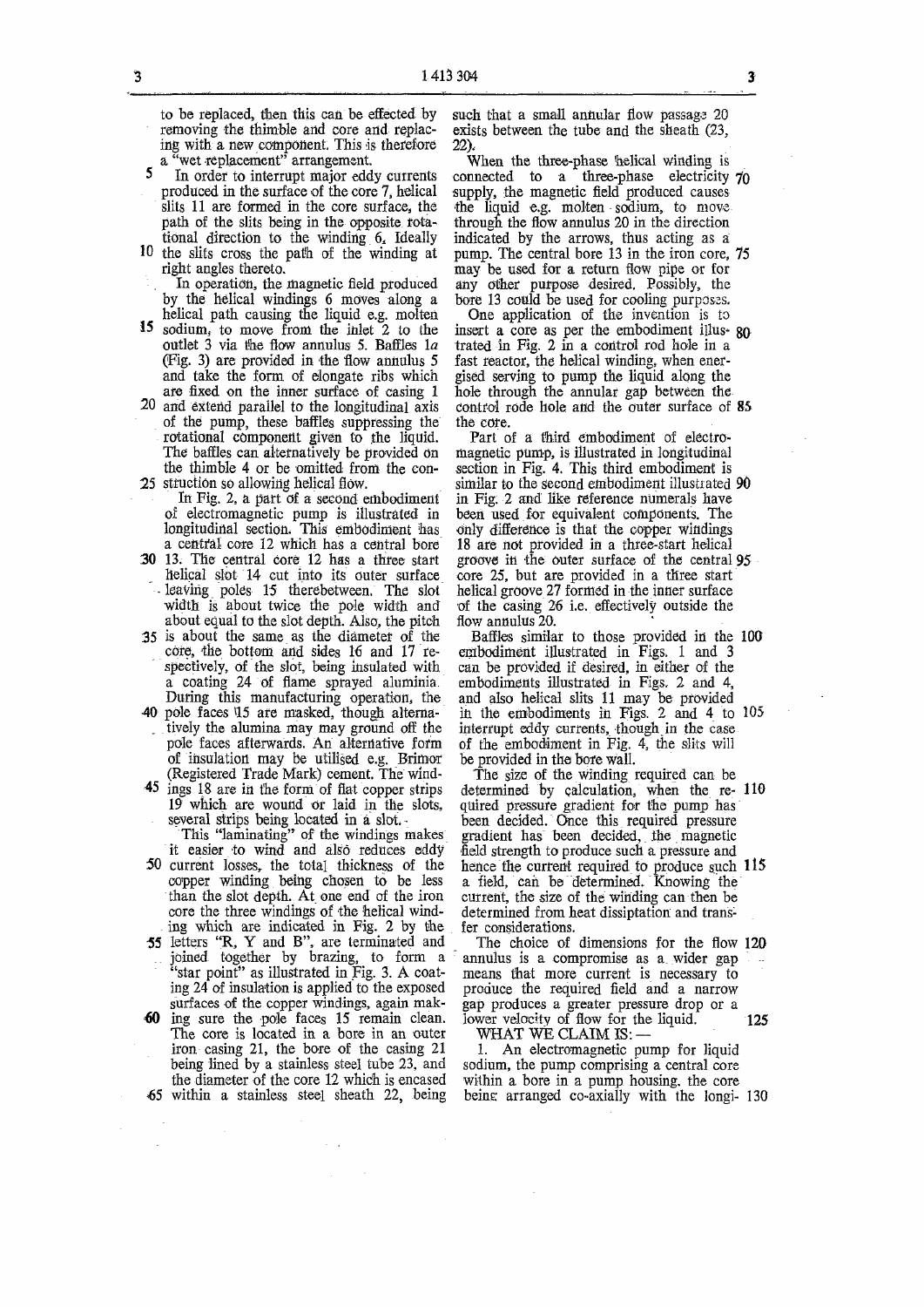**tudinal axis of the bore, to define an annular flow passage between the wall surfaces of the core and of the wall of the bore, and a** 

- **three-phase helical winding arranged co-5 axially with the longitudinal axis of the core, the helical winding being located in a three-start helical slot formed in one of the wall surfaces, the slot having a layer of electrically insulating medium**
- **10 coating its walls and base and the exposed surface of the winding being coated in insulating medium whilst the core or bore wall surface between adjacent locations of the slot is maintained free of insulating 15 medium.**

**2. An electromagnetic pump as claimed in claim 1, in which the three-phase helical winding is located on the inside of the annular flow passage.** 

- 20 **3. An electromagnetic pump as claimed in claim 2 in which the three-phase helical winding is located in a three start helical slot running in the surface of the central core.**
- 25 **4. An electromagnetic pump as claimed in claim 3 in which helical slits are provided in the surface of the central core, the helical path of said slits 'being in the opposite rotational sense about the longi-**
- 30 **tudinal axis of the core to the path of said helical slot.**

**5. An electromagnetic pump as claimed in claim 4, in which the helical path of said slits crosses the helical slot at right 35 angles thereto.** 

**6. An electromagnetic pump as claimed in claim 1, in which the three-phase winding is located on the outside of the annular flow passage.** 

- **40 7. An electromagnetic pump as claimed in claim 6, in which the three-phase helical winding is located in a three-start helical slot formed in the wall of the bore.**
- **8. An electromagnetic pump as claimed 45 in claim 7, in which helical slits are provided in the bore wall, the path of the slits being in the opposite rotational sense about the longitudinal axis of the core to the path of said helical slot.**
- **50 9. An electromagnetic pump as claimed in claim 8, in which the helical path of the slits crosses the helical slot at right angles thereto.**

**10. An electromagnetic pump as claimed in any one of claims 3 to 5 or 7 to 9, in 55 which the regions between adjacent slot locations taken in a direction parallel to the longitudinal axis of the core, form electromagnetic pole faces, the slot width being approximately twice the pole face 60 width taken in said direction parallel to the longitudinal axis of the core, and approximately equal to the pole depth.** 

**11. An electromagnetic pump as claimed**  in claim 10, in which the pitch of the slot 65 **is approximately equal to the diameter of the core.** 

**12. An electromagnetic pump as claimed in any one of the preceding claims in which the winding is formed from flat copper 70 strips.** 

**13. An electromagnetic pump as claimed in any one of claims 3 to 5, or claims 10 to 12 when dependent upon any one of claims 3 to 5, in which the central core 75 includes and is enclosed in a thin-walled, close fitting sheath.** 

**14. An electromagnetic pump as claimed in claim 13, in which the sheath is made of stainless steel tube. 80** 

**15. An electromagnetic pump as claimed in any one of claims 3 to 5, or claims 10 to 12 when dependent upon any one of claims 3 to 5, in which the core is located in a tube in the bore in the pump housing, 85 which tube is closed at one end and opens to the outside of the pump housing at the other end thereof.** 

**16. An electromagnetic pump as claimed in any one of the preceding claims, in which 90 baffles in the form of elongate members extending substantially parallel to the longitudinal axis of the core, are provided in the annular flow passage.** 

**17. An electromagnetic pump as claimed 95 in claim** *16,* **in which the elongate members are fixed to the wall of the bore.** 

**18. An electromagnetic pump for use in pumping molten sodium, constructed and arranged substantially as hereinbefore de- 100 scribed with reference to and as illustrated in the accompanying drawings.** 

> **Chartered Patent Agent, Agent for the Applicants. L. A. DUNNILL**

Printed for Her Majesty's Stationery Office by The Tweeddale Press Ltd., Berwick-upon-Tweed, 1975.<br>Published at the Patent Office, 25 Southampton Buildings, London, WC2A 1AY, from which copies<br>may be obtained.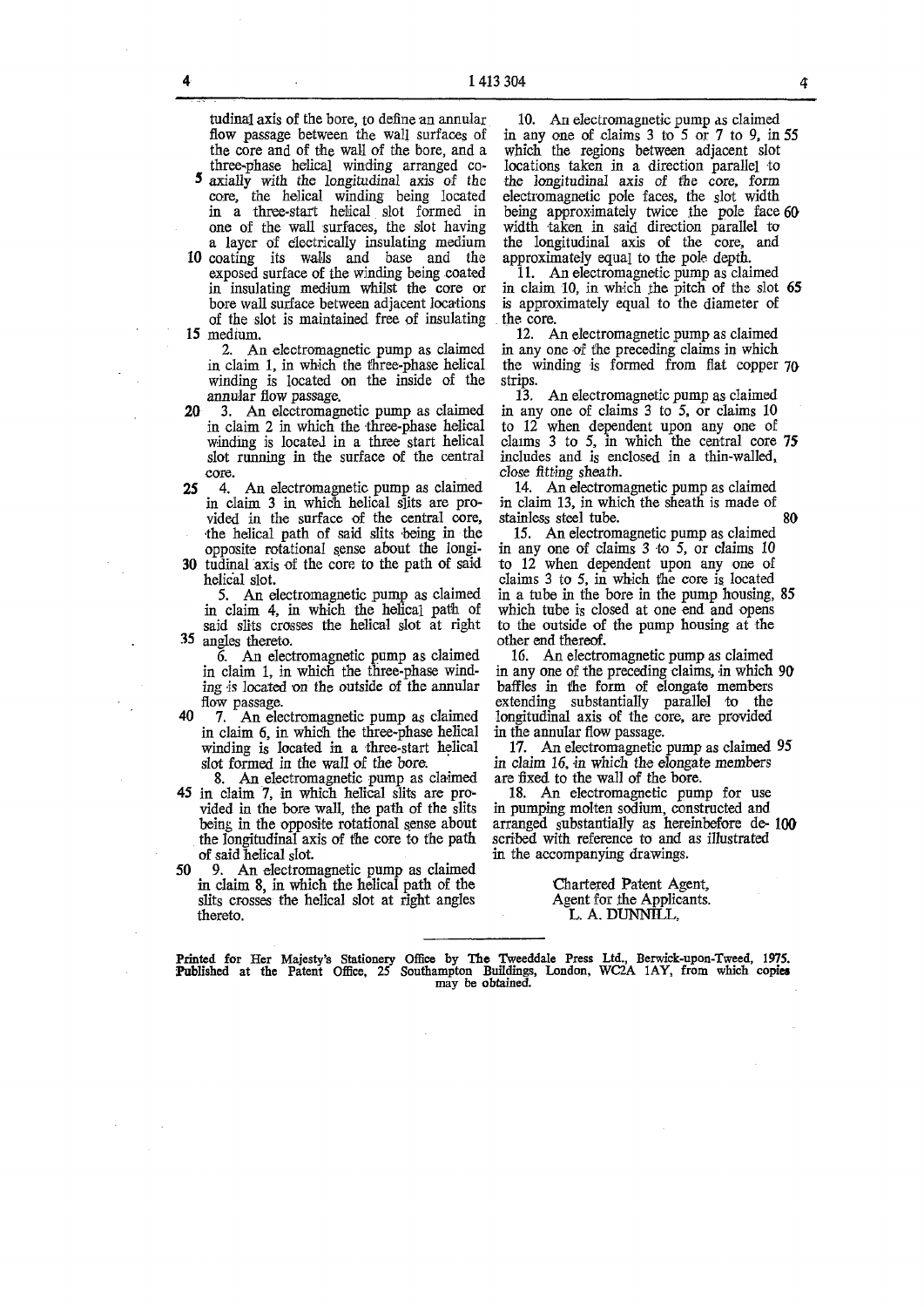1413304

COMPLETE SPECIFICATION

÷,

This drawing is a reproduction of<br>the Original on a reduced scale<br>Sheet 1 3 SHEETS



 $\hat{\mathcal{A}}$ 

 $\sim$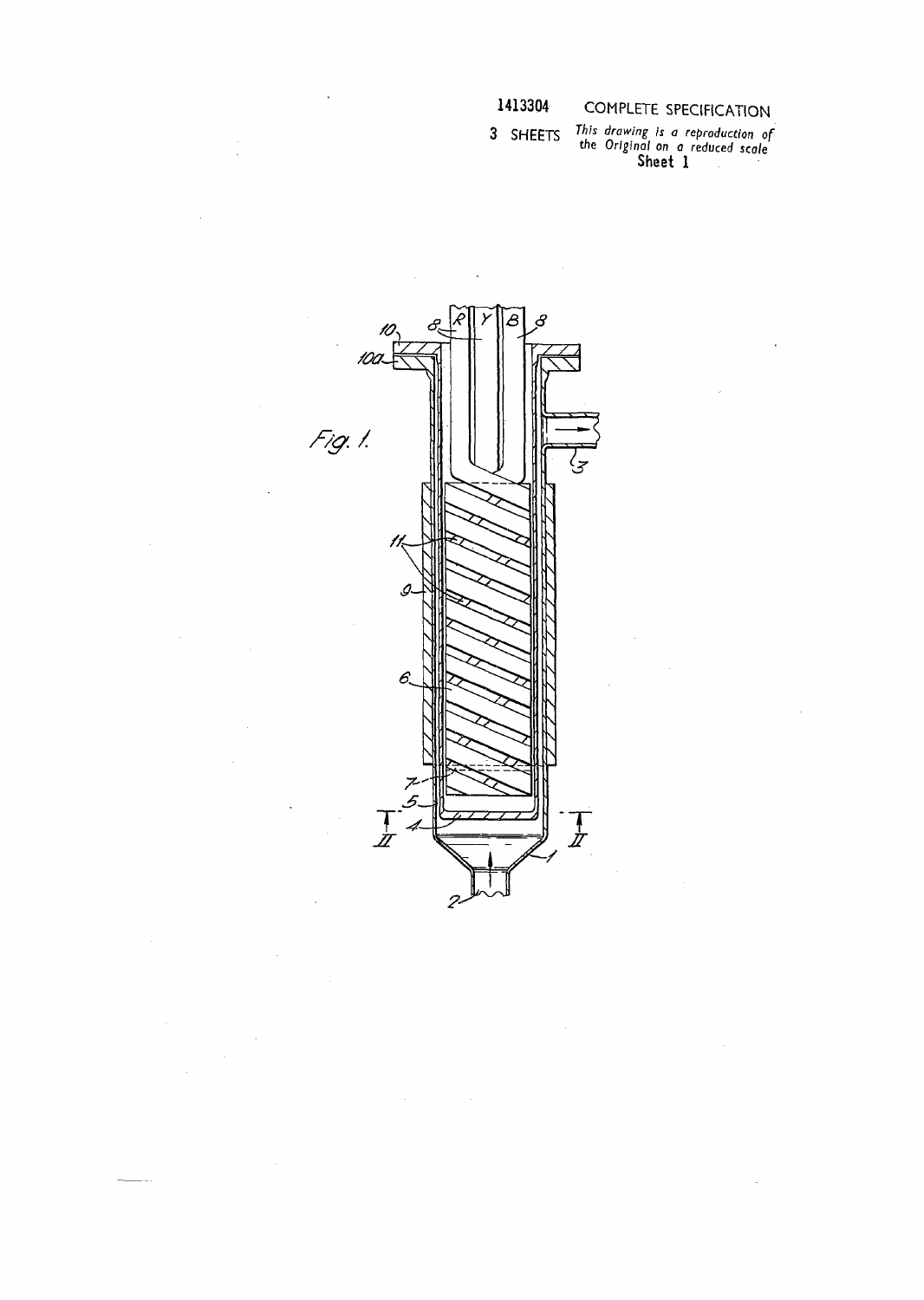### 1413304

## COMPLETE SPECIFICATION

3 SHEETS

This drawing is a reproduction of<br>the Original on a reduced scale<br>Sheet 2